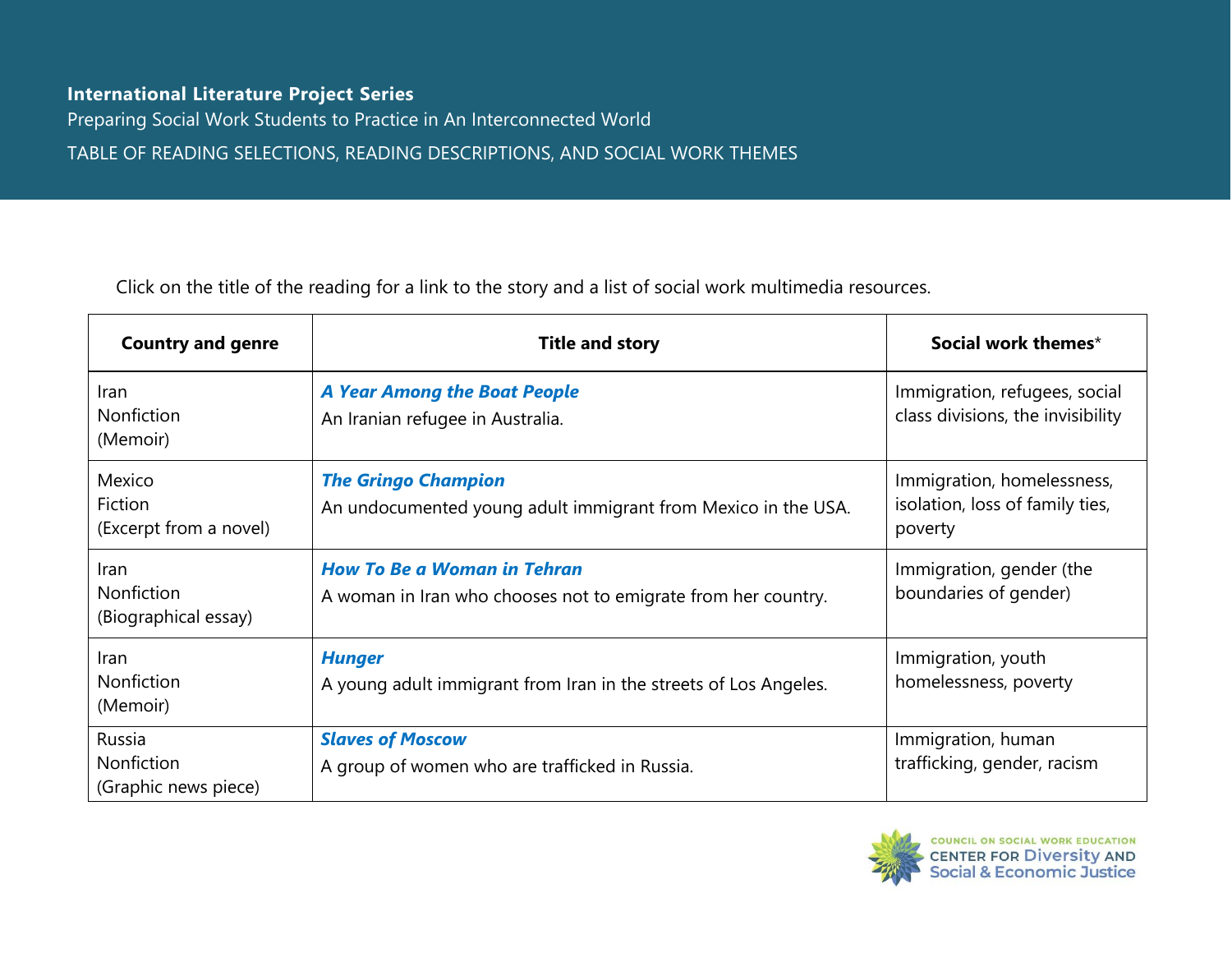| <b>Country and genre</b>                     | <b>Title and story</b>                                                                                                                                                    | Social work themes*                                                                   |
|----------------------------------------------|---------------------------------------------------------------------------------------------------------------------------------------------------------------------------|---------------------------------------------------------------------------------------|
| Syria<br>Nonfiction<br>(Ethnography)         | <b>After the Last Border</b> [Not from WWB Reading Collection]<br>Two refugee families, one from Syria, the other from Myanmar, in<br>America.                            | Immigration, refugees, gender,<br>family                                              |
| Russia<br>Fiction<br>(Excerpt from a novel)  | <b>A Dream in Polar Fog</b><br>When a Canadian explorer in Siberia is injured the leader of his<br>expedition asks men from the Chukchi Indigenous group to help him.     | Indigenous people, racism,<br>othering                                                |
| Iran<br>Nonfiction<br>(Short graphic piece)  | A Short Guide to Being the Perfect Political Refugee<br>Satirical "guide" drawn from the author's experience as an Iranian<br>refugee seeking social assistance in Paris. | Navigating a fragmented<br>social assistance/social<br>protection systems, refugees   |
| Russia<br>Fiction<br>(Short story)           | <b>Pears from Gudauty</b><br>A Russian Jewish child buying pears at a farm with her mother<br>overhears derogatory comments about every ethnicity in the area.            | Racism, childhood memories                                                            |
| Korea<br>Nonfiction<br>(Graphic short story) | <b>Grass</b><br>A poor Korean family is forced to give up their young daughter. The<br>author reveals her own story of abduction and sexual slavery.                      | War, women's issues, human<br>trafficking, child labor,<br>poverty, family separation |
| Iran<br>Nonfiction<br>(Biographical essay)   | <b>For the Love of the Books</b><br>The author describes her thirst for books growing up in a working-<br>class home in Iran after the eight years of war with Iraq.      | Aftermath of war, living under<br>government literary and other<br>censorship, gender |
| Russia<br>Nonfiction<br>(Biographical essay) | <b>On the Moscow Metro and Being Gay</b><br>Poet Alexei Bayer reveals how he situates the Soviet response to his<br>gay identity in the political context of the country. | Gay life, outsiders                                                                   |